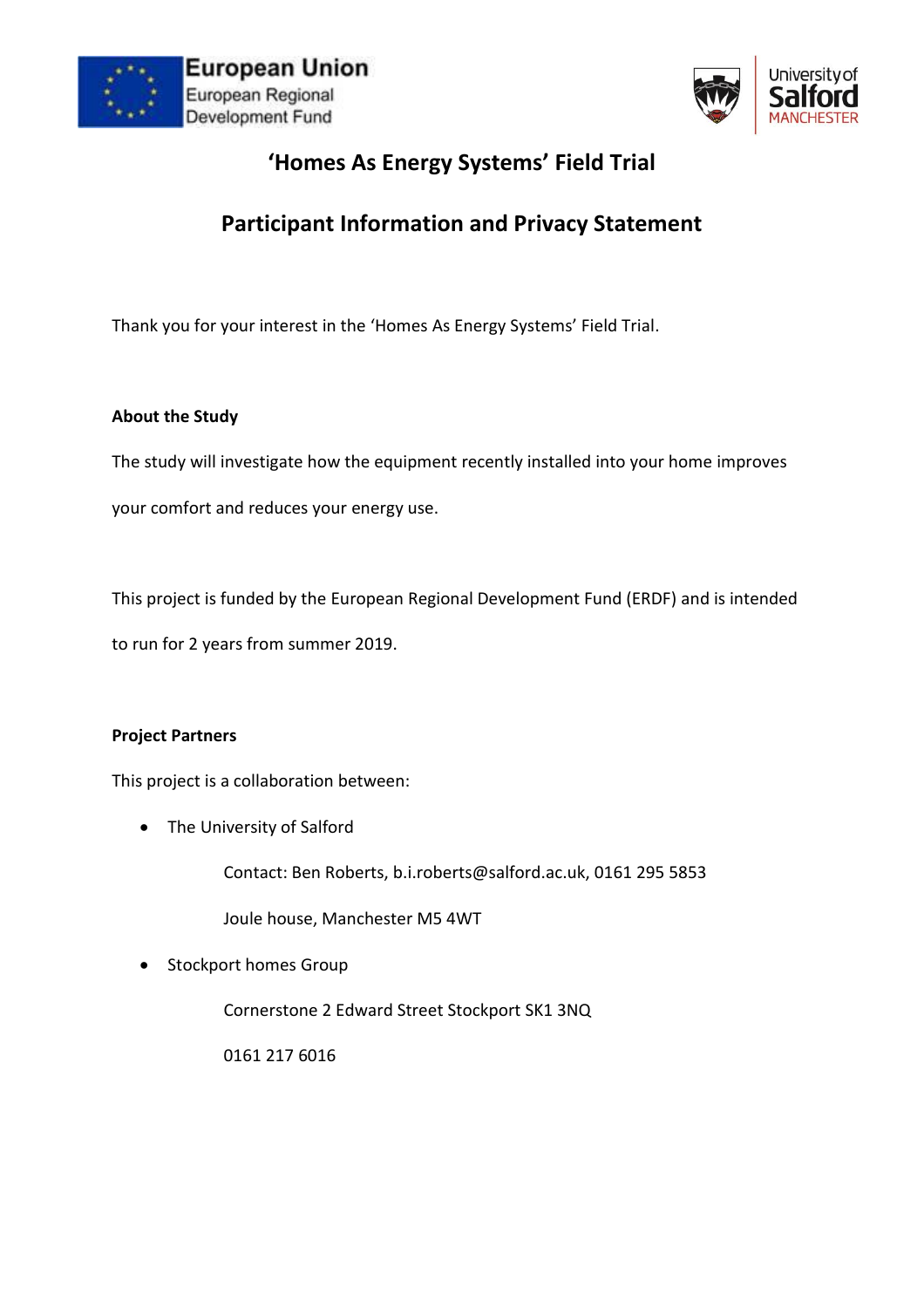



**What does the Trial involve?** 

**Surveys**

We would like to ask you a series of questions about

- o how you use your home,
- o how comfortable you are in your home,
- o how you use and what you think about the improvements that were made
- **Monitoring with sensors**

We would like to use small, battery-powered wireless sensors to monitor:

- o The air temperature and humidity in several of your rooms. The improvements to the building should have improved the conditions within the building.
- o Your electricity consumption. The changes made to your building should have reduced your electricity bill.
- $\circ$  The CO<sub>2</sub> concentrations of the air in your living room. This will tell us about the us about the air quality and ventilation rates inside the building (selected buildings only).
- o We would like to monitor these things for a maximum of 2 years.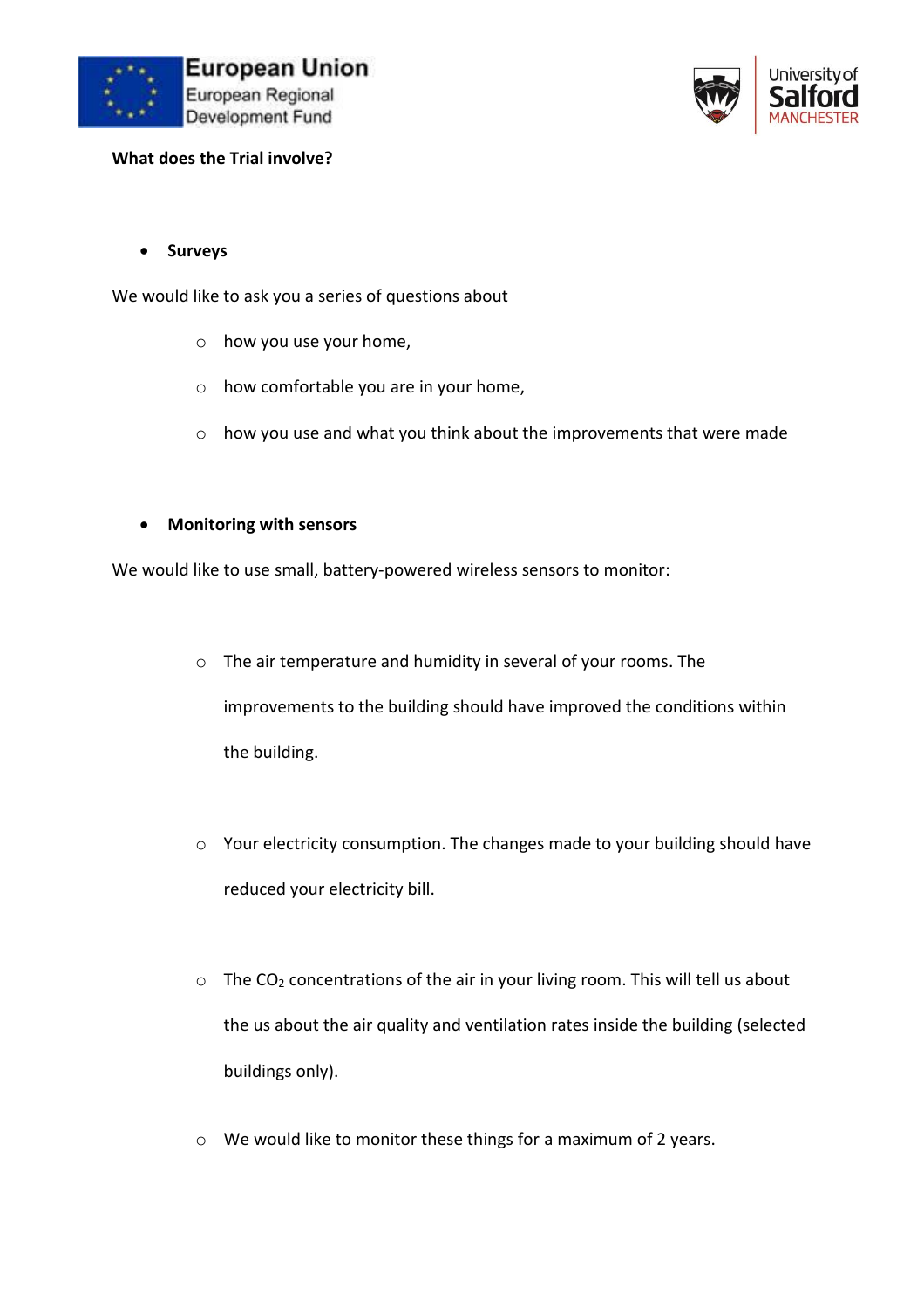



#### **What do you need from me?**

- If you are interested in participating in the field trial, we will arrange to meet you at your home at a convenient time.
- During this meeting we will discuss the field trial, your role in it, and any data sharing or privacy concerns
- If you want to participate, we will need your consent to include you in the trial. An example of the consent form is included in this document.
- We'll ask you some quick questions, collecting information about how your house is used.
- We will discuss the installation of the monitoring sensors, to agree the most convenient locations to place them.
- Finally, we will install the monitoring equipment.
- The whole process should take no more than an hour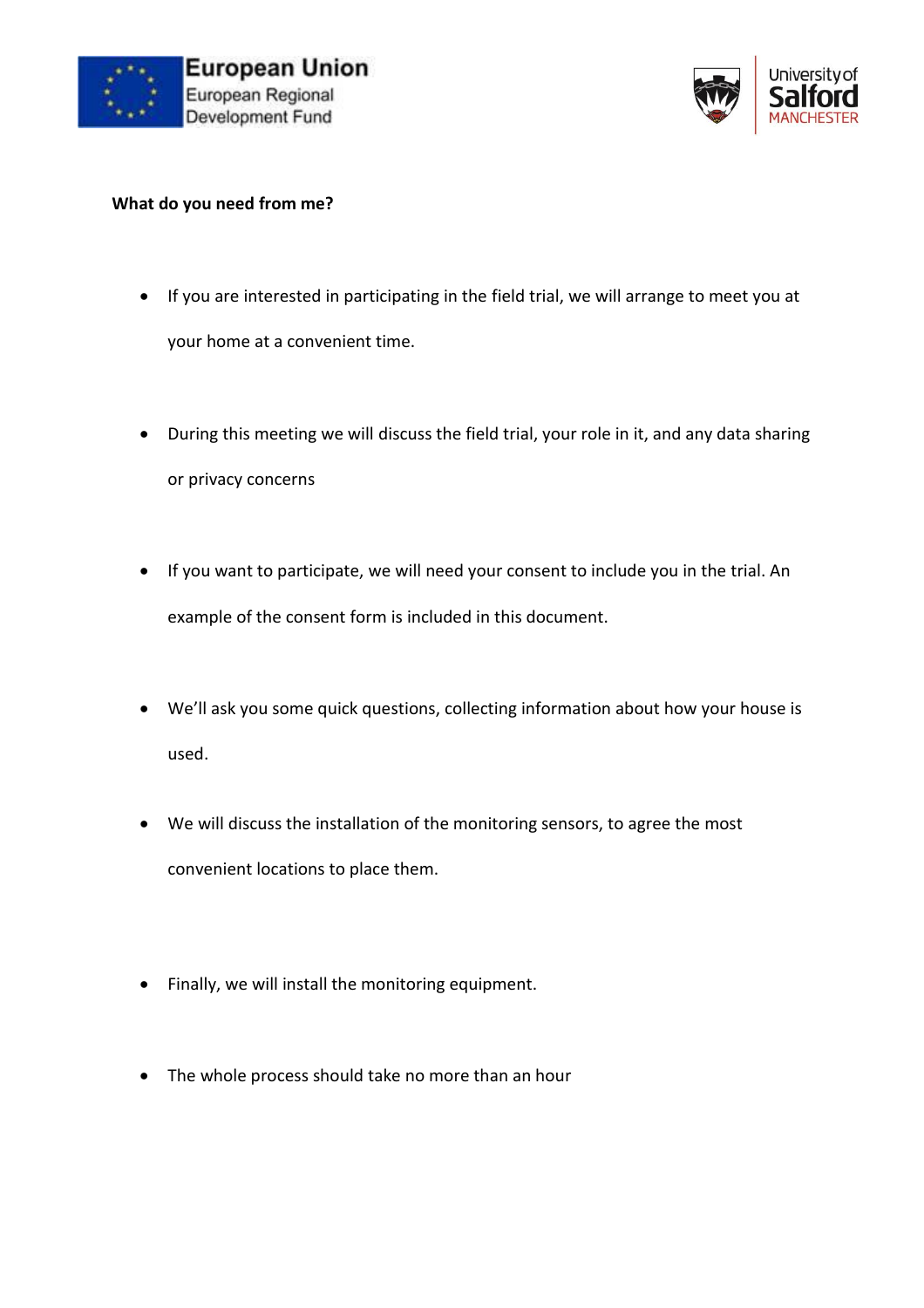



#### **Why should I participate in this trial?**

- The improvements being made to the dwelling are designed to reduce its energy while also maintaining its comfort. The data we collect will let us analyse the improvements, making sure that they behave as expected.
- Your help with this project will contribute to further improvements happening to other houses across the country, reducing their energy bills and associated carbon emissions.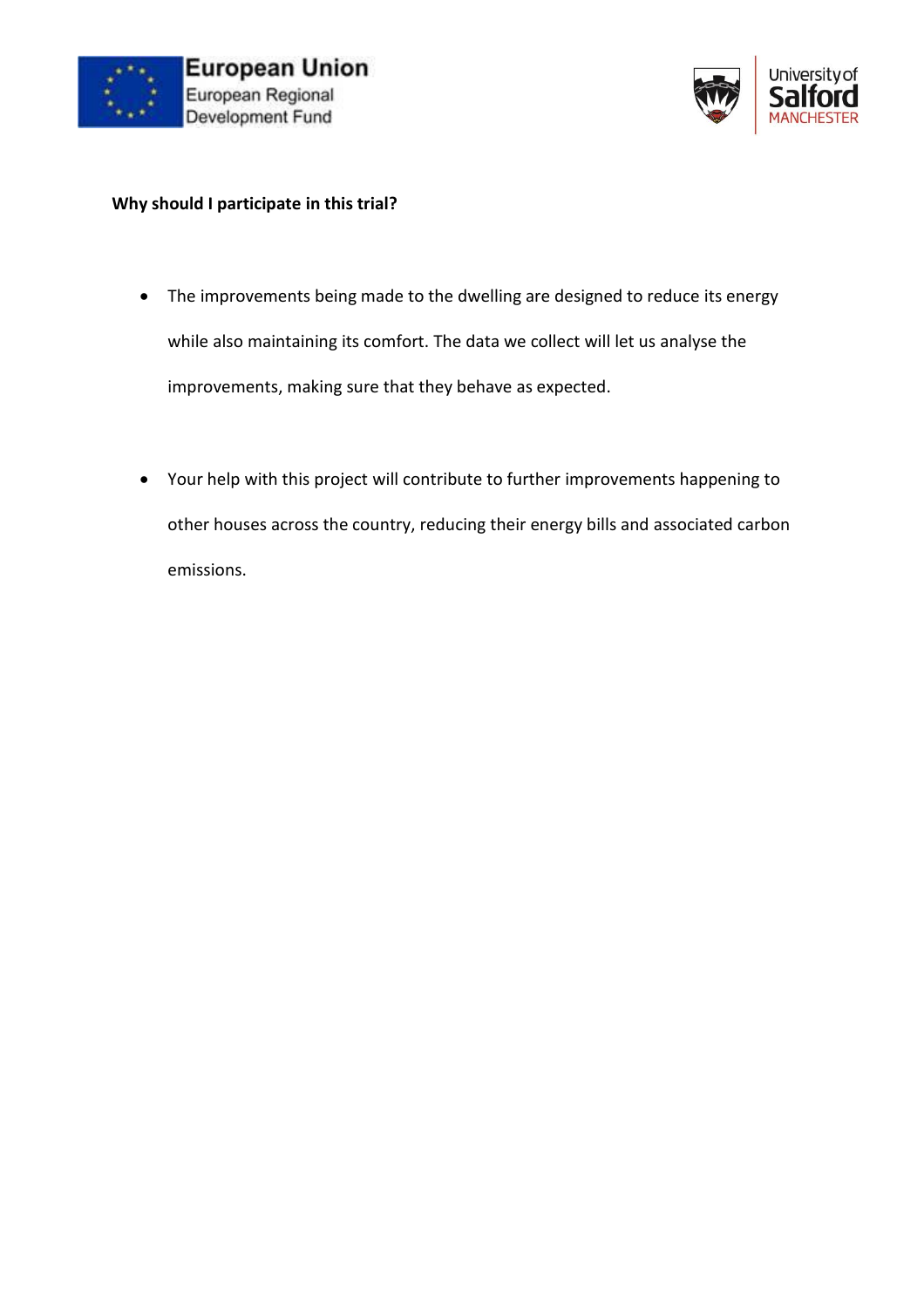



#### **What data will be collected, and how will it be collected?**

- Contact information
	- o Name & Address, etc.
	- o We use this information to manage the installation of the monitoring

sensors. We will not keep it after the monitoring has ended.

- Participant interview, covering the following topics:
	- o General details about who lives in your house; only details that affect the need for heating
	- o What you think about your energy consumption
	- o The patterns of your day; when you use the house and the heating
	- o Your heating systems and controls; what you have and how you use them
	- o The major energy-using appliances in your home
	- o How comfortable you find your home; for example, if it's ever too hot or too cold
		- We would like to repeat the comfort questions once or twice during the field trials. There are only 5 questions; we can ask you the questions over the telephone at a time convenient to you.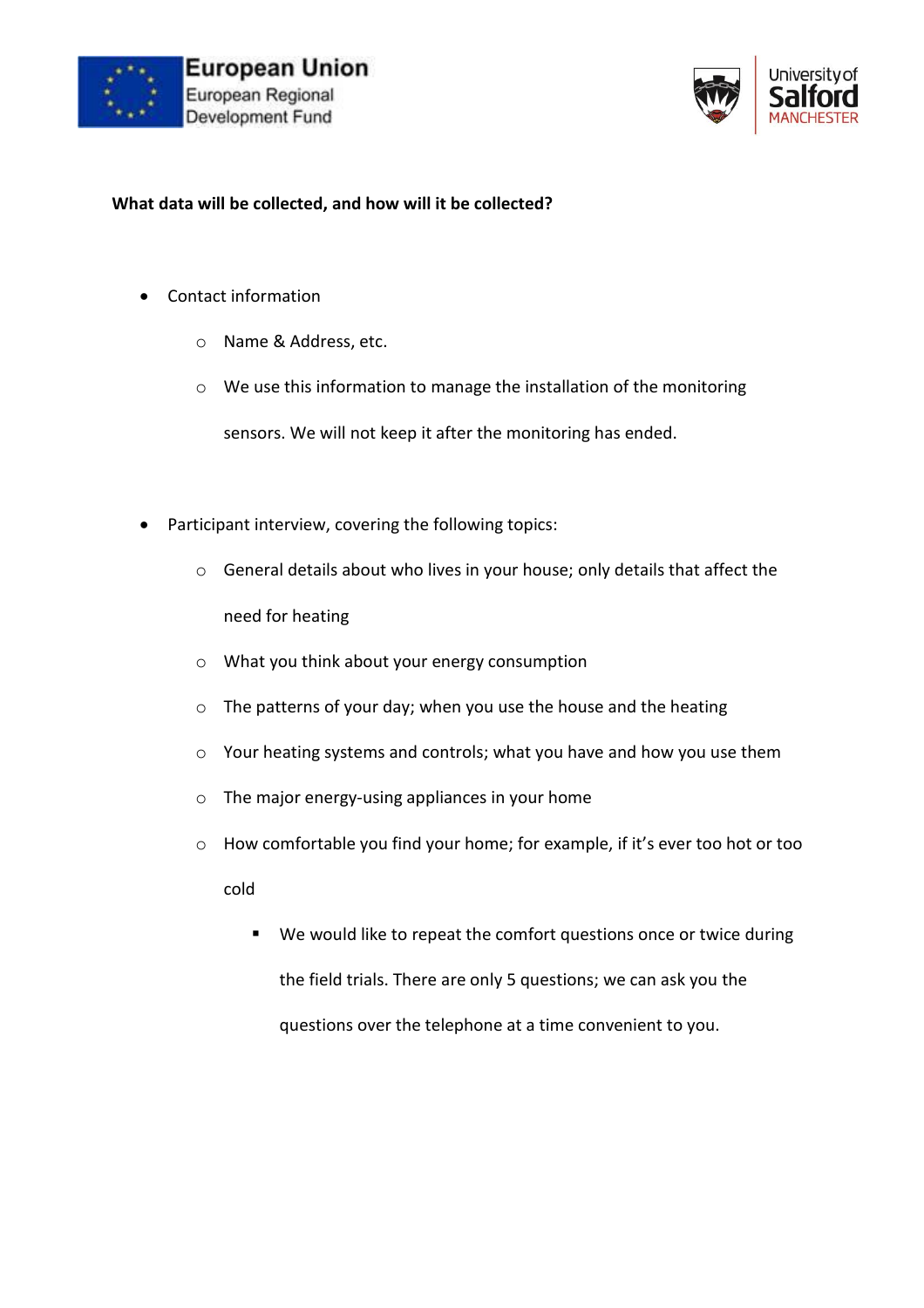



- Monitoring air temperature, humidity and electric consumption
	- o This data will be collected using small, wireless, battery powered sensors.
	- o The sensors are the size of a large matchbox. We will attach them to the wall with 'Command strip' poster tabs, which we have found easy to remove with no damage to the wall.
	- o The sensors make a reading every 15 minutes
	- o The sensors send the readings to a "gateway", box that acts as a central hub within the dwelling. This gateway will send the readings to the University of Salford through an internet connection.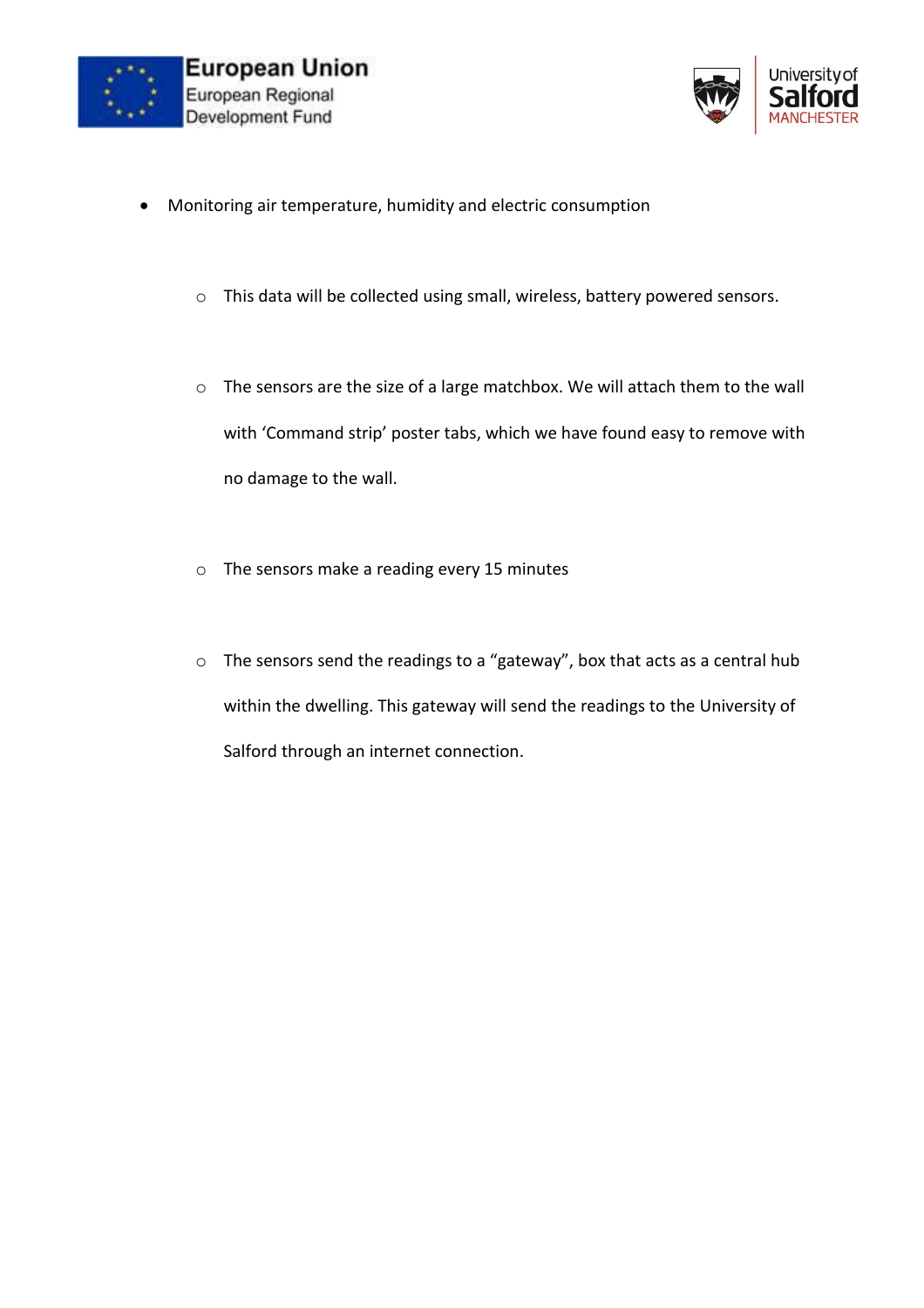



#### **What happens at the end of the Field Trial?**

- We will make an appointment to return to the building and remove all the monitoring sensors
- Due to experimental protocols, we can't give you the data from these sensors **while the trial is going on**. However, if you want the data once the trial ends, we will give you a copy of all your monitoring data
- If you request it, we will give you a copy of all other the data that relates to you and your participation in the 'Homes As Energy Systems' Field Trial.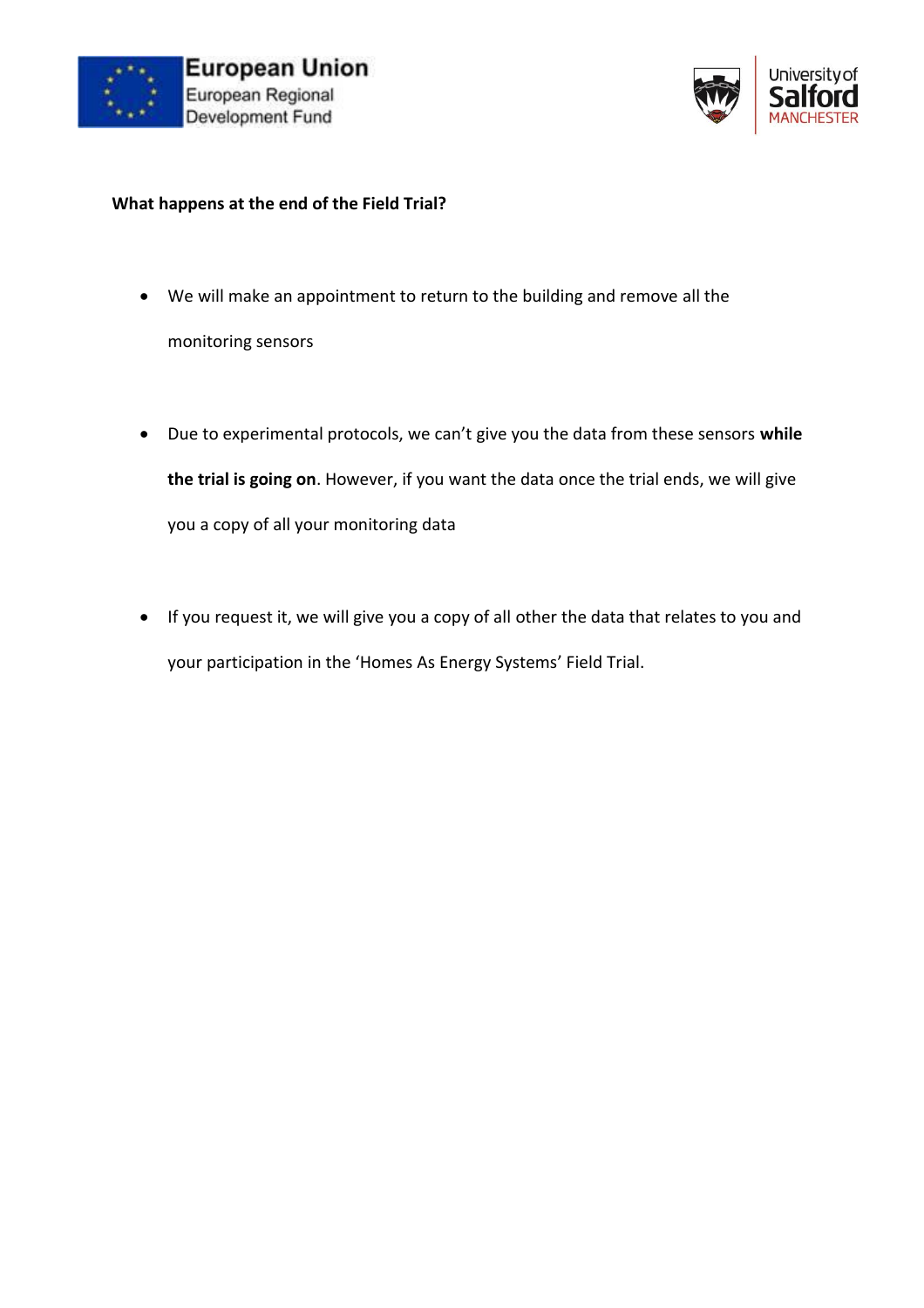



# **'Homes As Energy Systems' Field Trial**

# **Privacy Notice**

This section acts as a privacy notice under the General Data Protection Regulation (GDPR)

### **Project Partners**

This project is a collaboration between:

• The University of Salford

Contact: Ben Roberts, b.i.roberts@salford.ac.uk, 0161 295 5853

Joule house, Manchester M5 4WT

• Stockport homes Group

Energy Advice Team

energy.advice@stockporthomes.org, 0161 474 4062

1. **Scope of Policy**

The Project Partners (**we**) are committed to protecting and respecting your privacy. This Privacy Policy (together with the 'Homes As Energy Systems' Field Trial Participant Information) applies to your participation in the 'Homes As Energy Systems' Field Trial.

This Privacy Policy sets out the basis on which any data (including personal data) we collect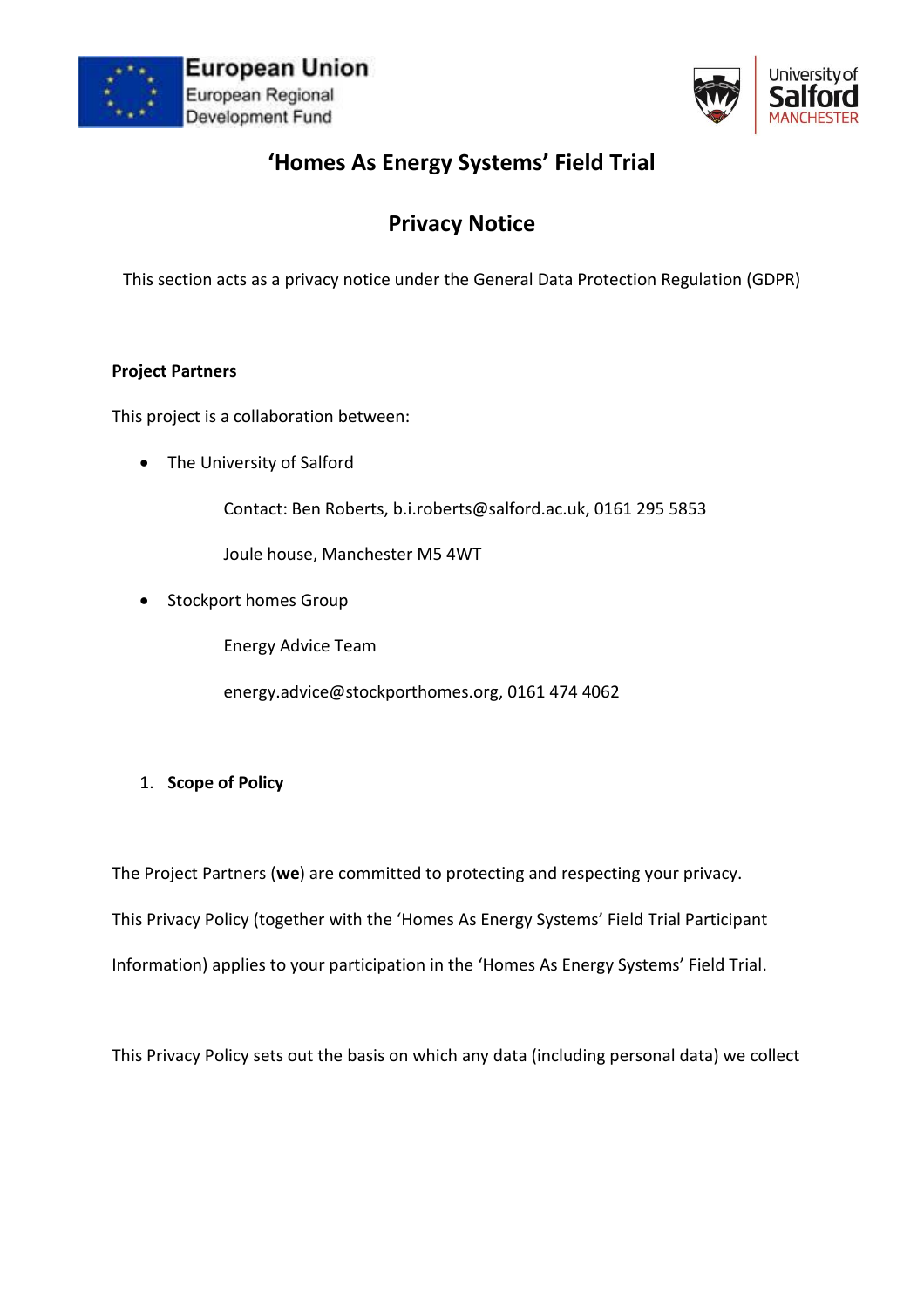



from you, or that you provide to us, will be processed by us. Please read the following carefully to understand our views and practices regarding your personal data and how we will treat it.

By signing the attached 'Homes As Energy Systems Field Trial Monitoring Consent Form', you are accepting and consenting to the practices described in this Privacy Policy. If you do not accept the terms of this Privacy Policy, you will not be able to participate in the 'Homes As Energy Systems' Field Trial.

Information you provide as part of your participation in the 'Homes As Energy Systems' Field Trial may be shared with other Project Partners but only to the extent necessary to fulfil the purposes of the ''Homes As Energy Systems' Field Trial as described in the 'Homes As Energy Systems' Field Trial Participant Information sheet. Full details of the types of information that we will collect, which Project Partners it will be shared with and how it will be used are set out in this Privacy Policy. The Project Partners will only use your information in accordance with the terms of this Privacy Policy.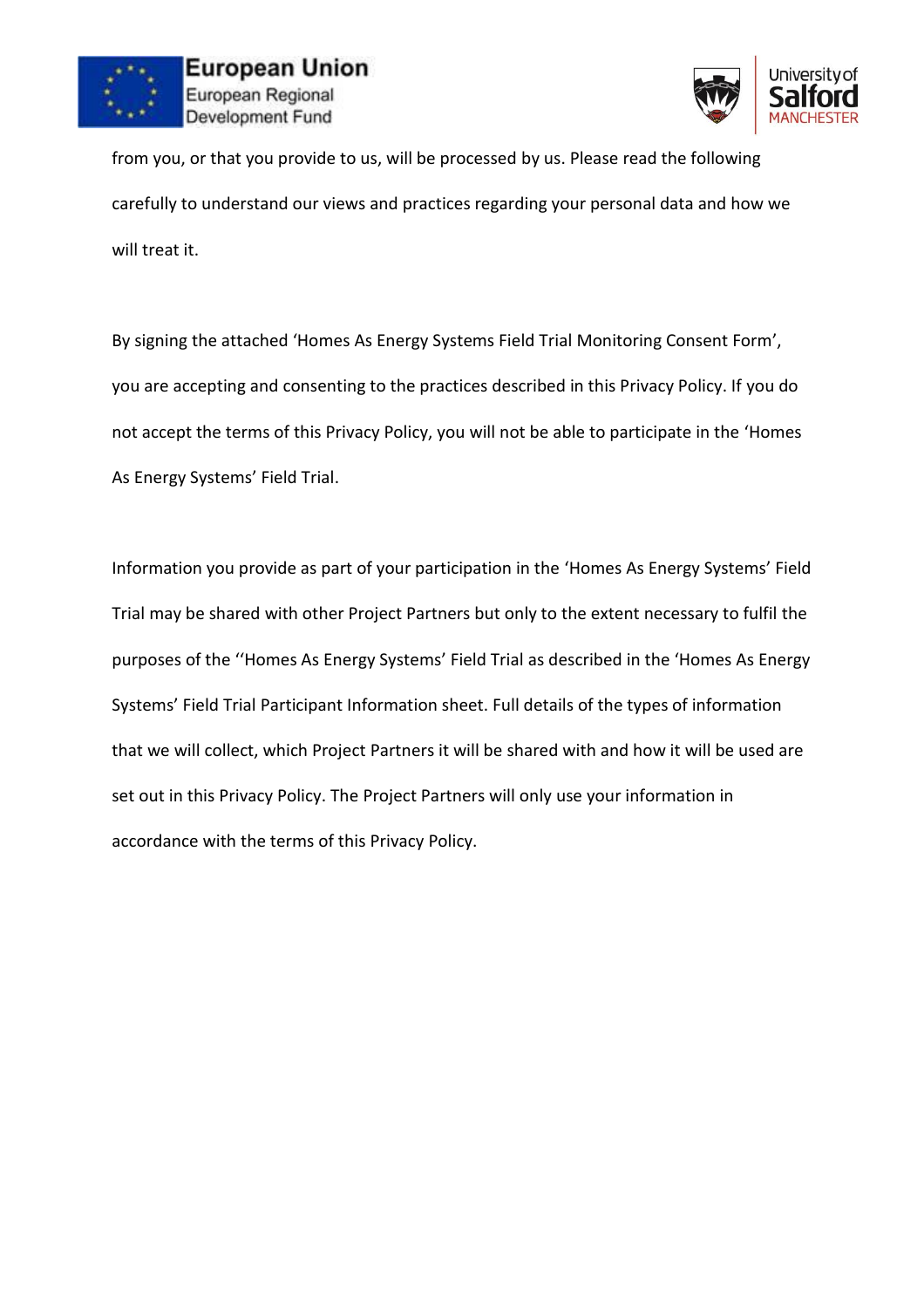



The University of Salford and Stockport Homes are defined as joint Data Controllers under

GDPR legislation for the following data sources:

- Participant contact details
- Participant interviews
- Internal monitoring: air temperature, humidity, and electrical consumption

## monitoring

• Internal monitoring: internal air  $CO<sub>2</sub>$  concentration (selected properties only)

For the purposes of GDPR compliance, all other Project Partners are defined as Data Processors.

#### 2. **How the data is stored**

- Contact information
	- o Your contact details will be held on secure servers at the University of Salford, with access restricted to 'Homes As Energy Systems' Field Trial project officers.
	- o The data will be shared with the Project Partners only under the terms of the Data Sharing contract.
	- o Contact details are destroyed if the contact does not wish to take part in the trial.
	- o Contact details of the trial participants are retained for the duration of the HAES project, ending in Autumn 2021. At the end of the project all personal data held by the University of Salford will be securely destroyed.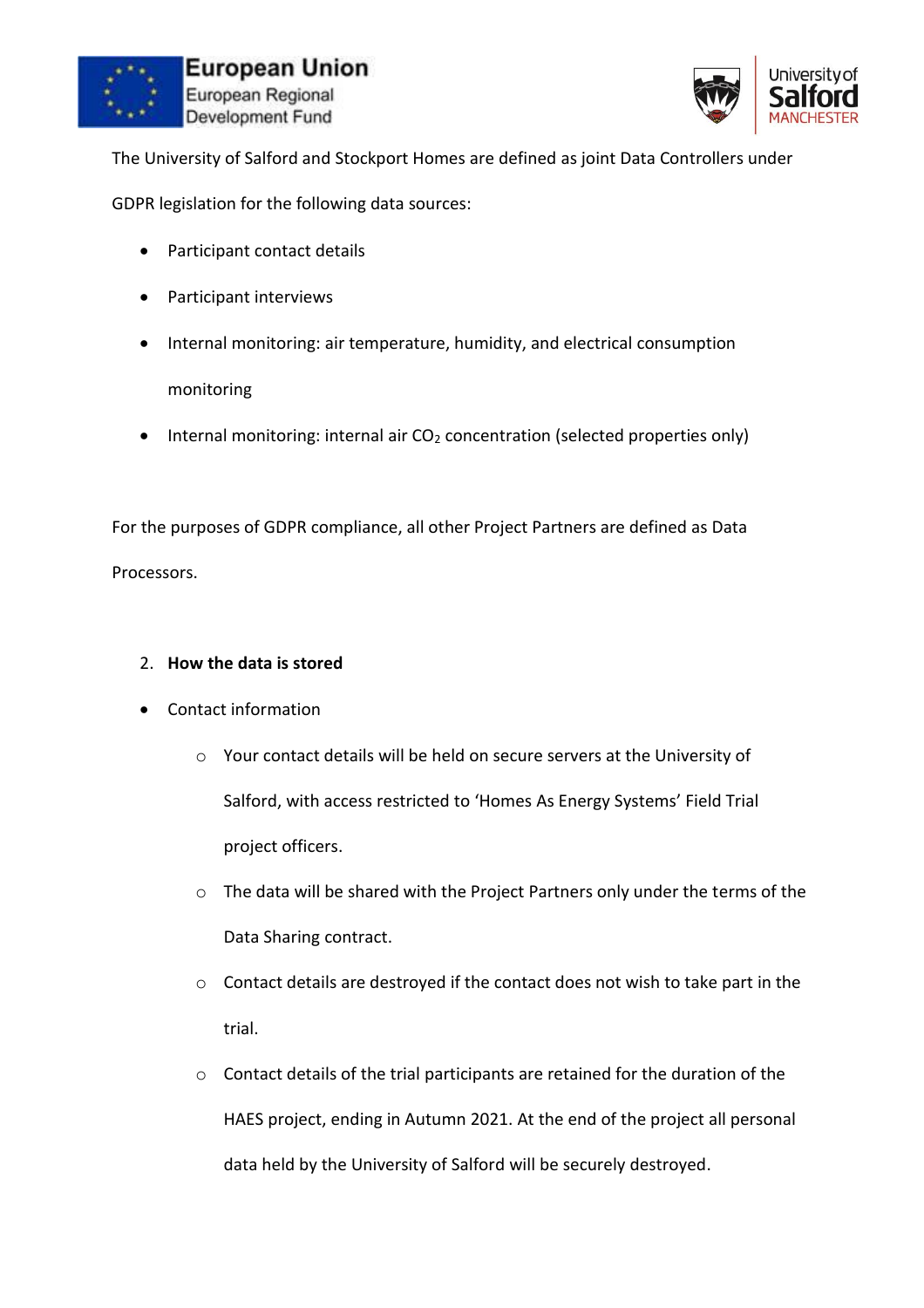



- Participant interview
	- o The Participant interview is collected using the University of Salford's online account at onlinesurvays.ac.uk, a service maintained by JISC, formally the Joint Information Systems Committee. The company specialises in digital solutions for UK education and research. The account is password protected and surveys will initially be stored online and moved to the University's encrypted server periodically.
	- o Once all the interviews and surveys have been completed, during the start of the field trial, all the data will be migrated to the servers at the University of Salford. The copy of the data remaining online will be deleted.
	- o The Participant interview data will be shared with the Project Partners only under the terms of the Data Sharing contract.
	- o Anonymised versions of the data will be retained past the end of the project in Autumn 2021.
- Internal monitoring: air temperature, humidity and gas consumption monitoring
	- o The monitoring data is collected using a series of wireless battery powered sensors. Two separate commercially available systems will be used by the project; each system will save its data on each suppliers' secure online portal. This data will be retrieved at regular intervals (1 week to 1 month) in CSV format. The data will be converted to a standard format before storage on the University of Salford's servers.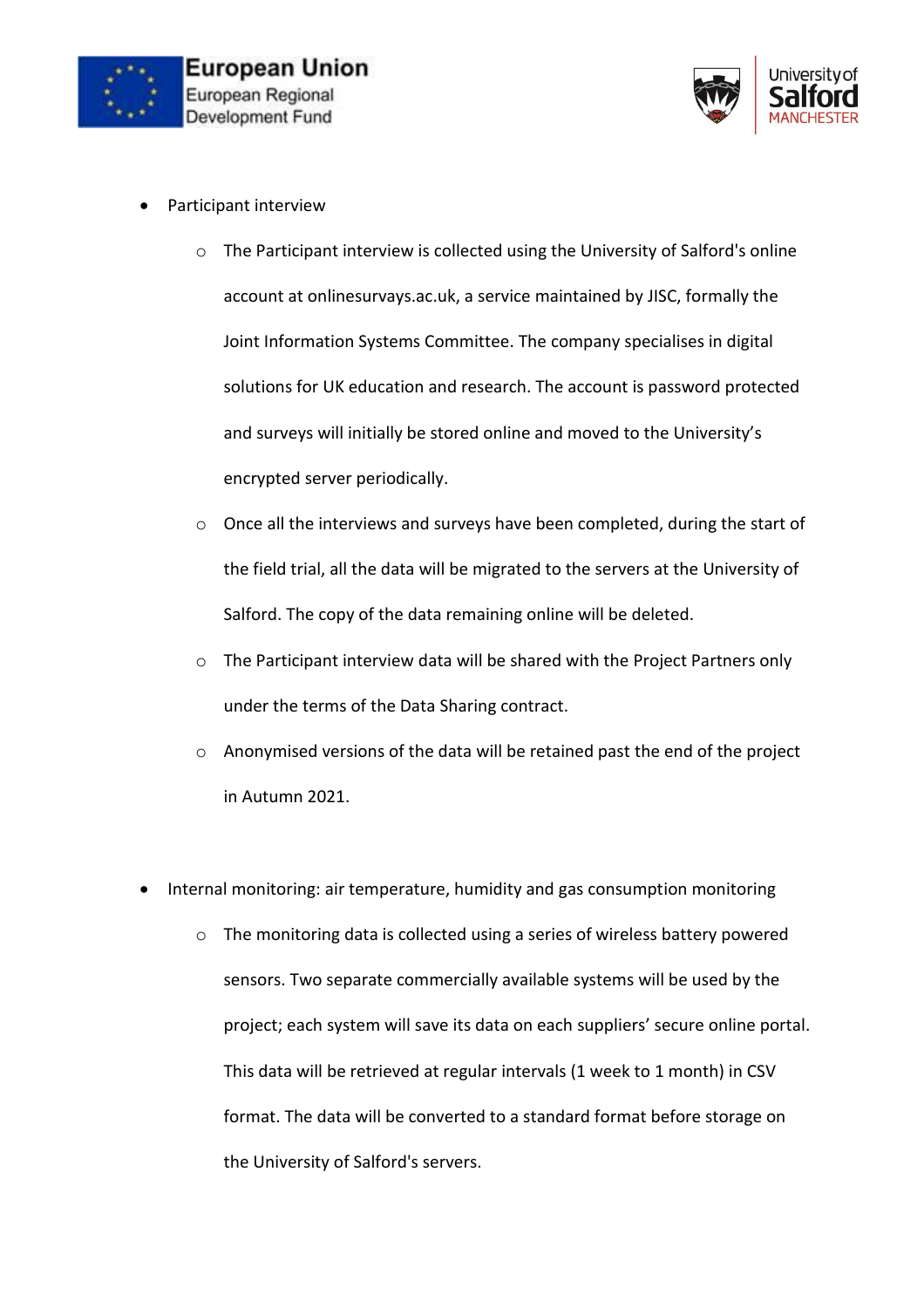



o The monitoring data is identified using an anonymous identifier. This

identifier links the records with the contact details, stored on a separate

table on the University of Salford's secure servers.

o At the end of the monitoring period, the monitoring data will be deleted from the online portal. The anonymised data stored on the University of Salford's servers will be retained.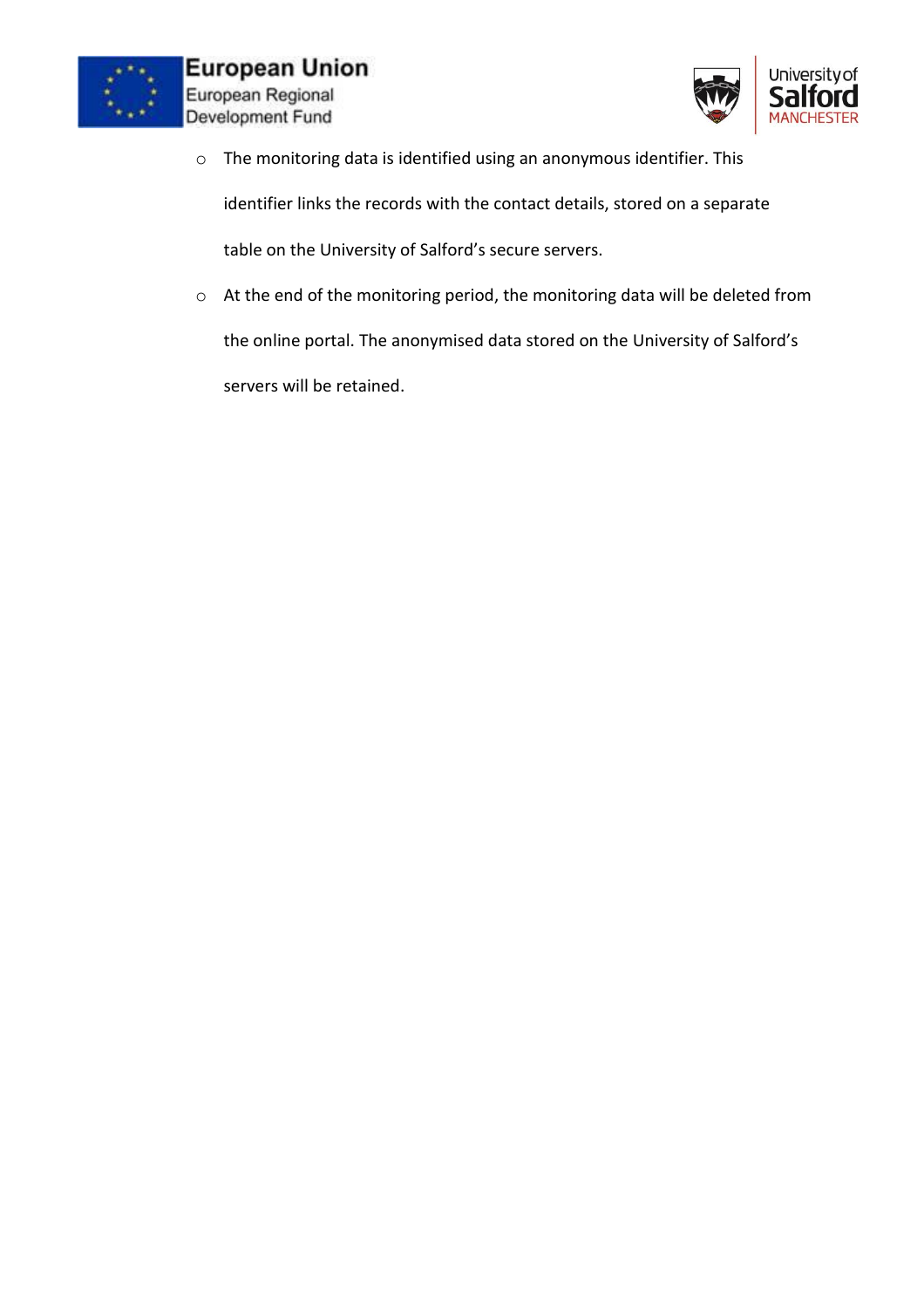



#### 3. **How we use your data**

We will use the information that you provide to us or we collect from you (including your personal data):

- To manage the field trial, including contacting participants to arrange access to the dwelling
- To monitor the operation of the monitoring sensors, allowing us to identify and quickly resolve any faults or technical issues
- To carry out the research purposes of the 'Homes As Energy Systems' Field Trial
- To arrange installation and later removal of the monitoring equipment

Your personal details may be stored and used by the Project Partners for these purposes.

## 4. **Disclosure of information**

We may share anonymised information that you provide to us, or we collect from you, with selected third parties including:

- European Union Structural & Investment Funds (ESIF). This project is being funded by the ESIF. Publication of the findings of the 'Homes As Energy Systems' Field Trial is a requirement under the funding agreement.
- Other research partners, to carry out further research into domestic heating and energy use with the aim to create potential energy savings for individual householders and for the UK energy system as a whole.

Any information we share as described will be in an aggregated and anonymised form.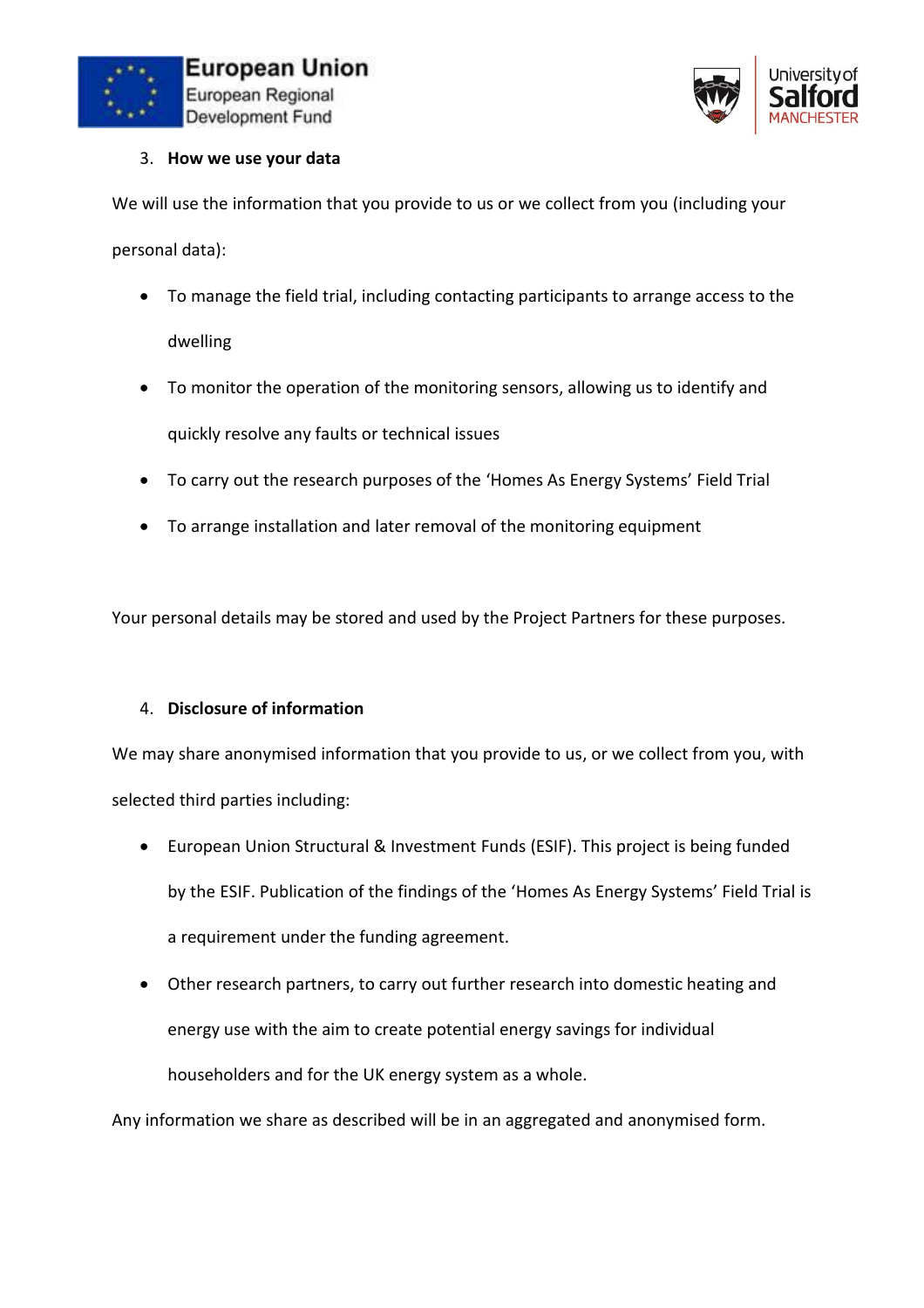



We will not disclose any personally identifiable information to any third party without your explicit consent.

### 5. **Data security**

All information you provide to us or we collect is stored on secure servers. We work hard to protect all personal data we store from unlawful processing and from accidental or unauthorised access, alteration, disclosure, or destruction.

Anonymised data that we obtain from you may be transferred to and stored at a destination outside the European Economic Area (**EEA**) and may be processed for research purposes outside the EEA. We will take all steps reasonably necessary to ensure that your data is treated securely and in accordance with this Privacy Policy.

Where we are using your information for research purposes, we will store data in an anonymised or "pseudonymised" form wherever possible (this means that we store data in a form that it can no longer be attributed to you without the use of additional information which we will keep separately and in secure conditions).

We put in place measures to ensure that access to your personal data is limited to employees and agents who need to access it to meet our obligations to you and who are subject to strict confidentiality obligations.

Unfortunately, the transmission of information via the internet is not completely secure.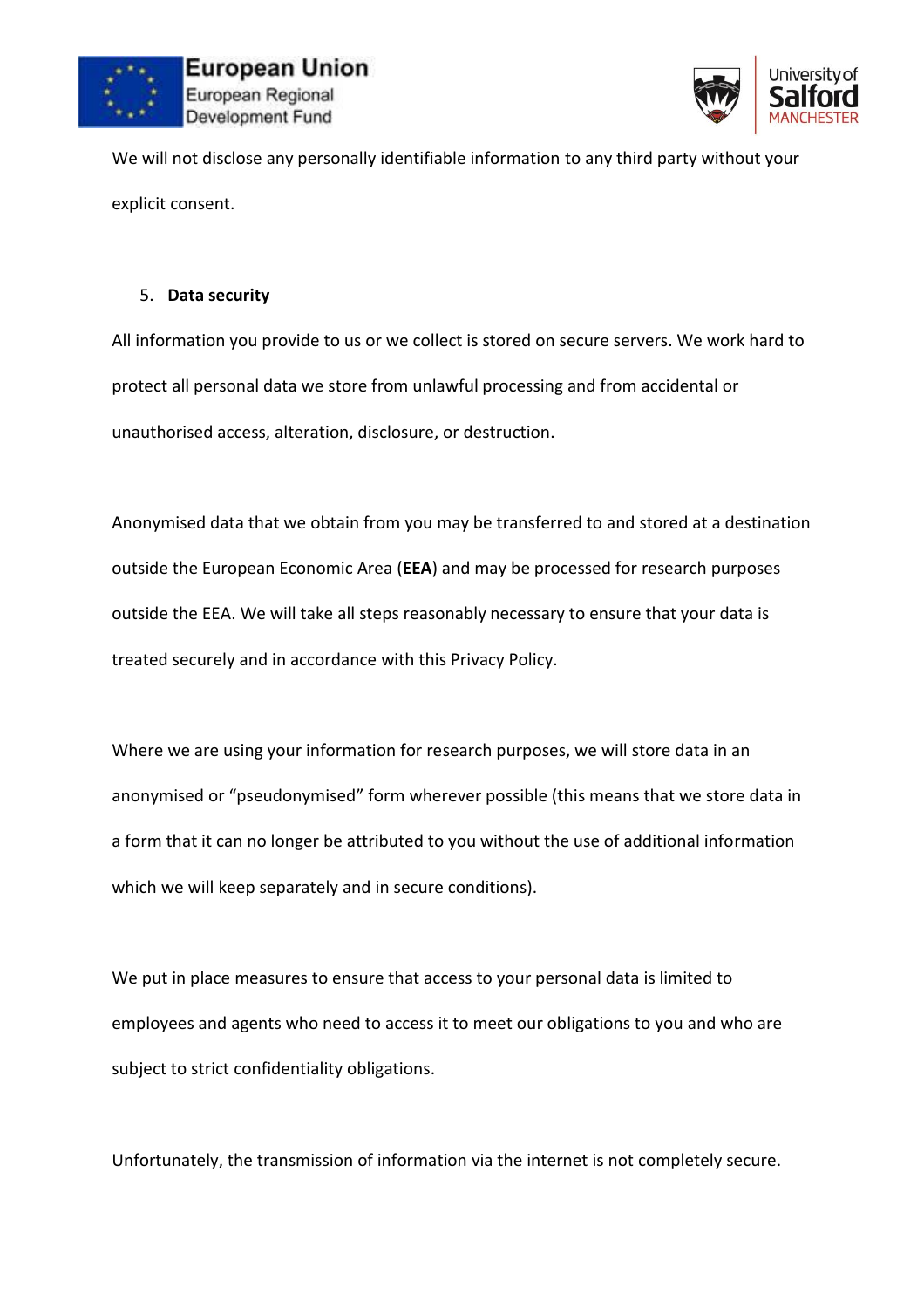



Although we will do our best to protect your personal data, we cannot guarantee the security of your data transmitted to us (e.g. if you register interest in the 'Homes As Energy Systems' Field Trial via our email); any transmission is at your own risk. Once we have received your information, we will use strict procedures and security features to try to prevent unauthorised access.

#### 6. **Data retention**

We will keep your personal data for the duration of the 'Homes As Energy Systems' project, ending in autumn 2021. This period is limited to that necessary to fulfil our legal obligations.

We may keep data relating to the field trial (in an anonymised or pseudonymised form) for use in research purposes for such a period as is relevant to the purposes of the 'Homes As Energy Systems' Field Trial and for associated research to continue to be carried out.

## 7. **Use of your data for marketing purposes**

We will not use your data for marketing purposes.

## 8. **Your rights in relation to your personal data**

The Data Protection Laws (this means the Data Protection Act 2018 and any subsequent laws that amend or replace it) give you the right to access personal data we hold about you. You can exercise this right by contacting us using the contact details below.

If you think that any personal data we hold about you is incorrect or if any of your personal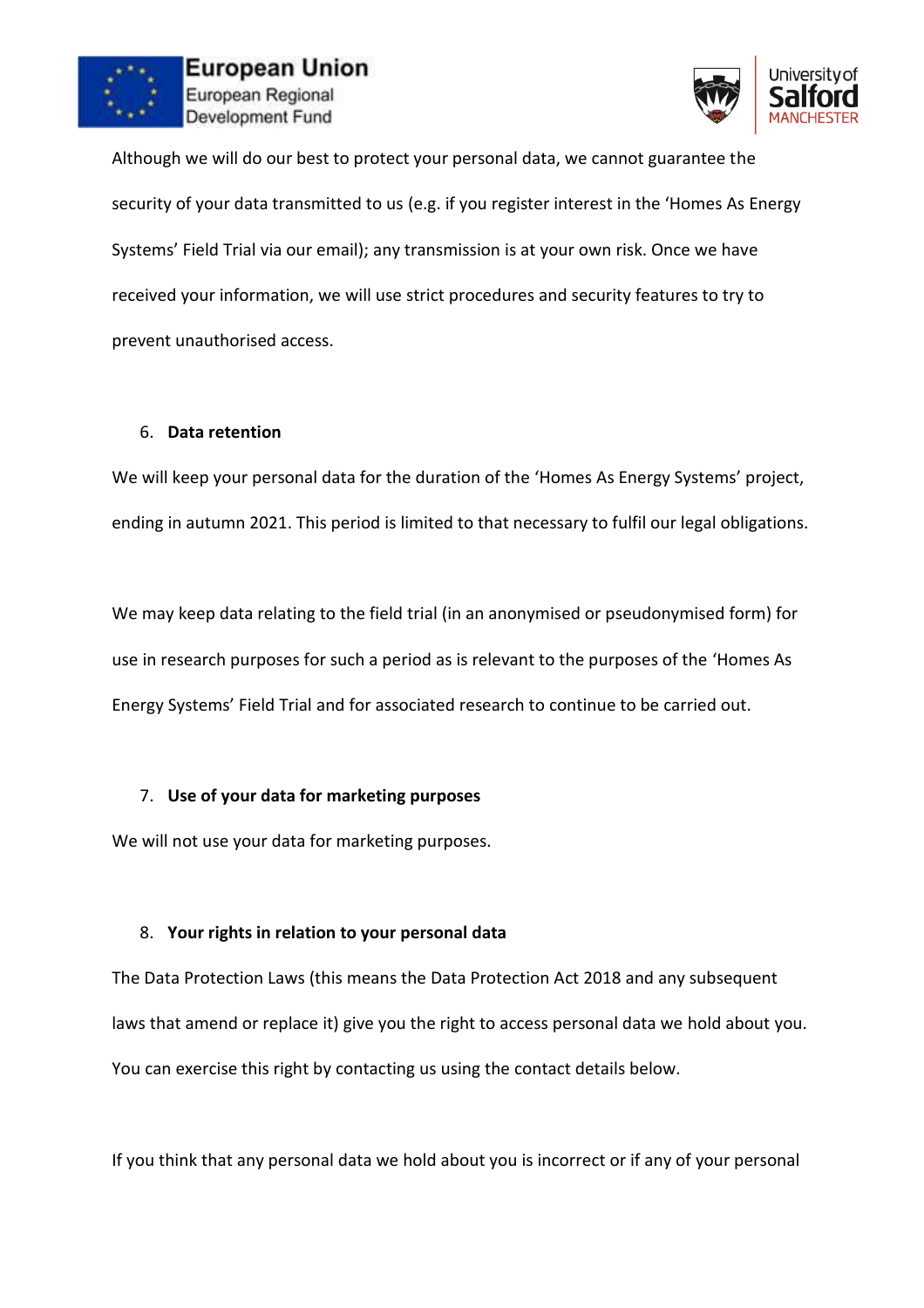



details (for example, your address, phone number or email address) have changed, please let us know using the contact details below and we will amend your details.

If you would like us to remove your personal data following your withdrawal from the 'Homes As Energy Systems' Field Trial, please let us know using the contact details below and we will take steps to fulfil your request so far as reasonably possible. Please note that we may be required to retain a copy of your personal data even after you withdraw from the 'Homes As Energy Systems' Field Trial to fulfil our legal obligations.

You have the right to restrict how we process your personal data if you think the data we hold is not accurate, the processing is unlawful, if we no longer need to process it for the purpose it was obtained or if you have objected to the processing. For more information about these rights and how to exercise them, please contact us using the contact details below.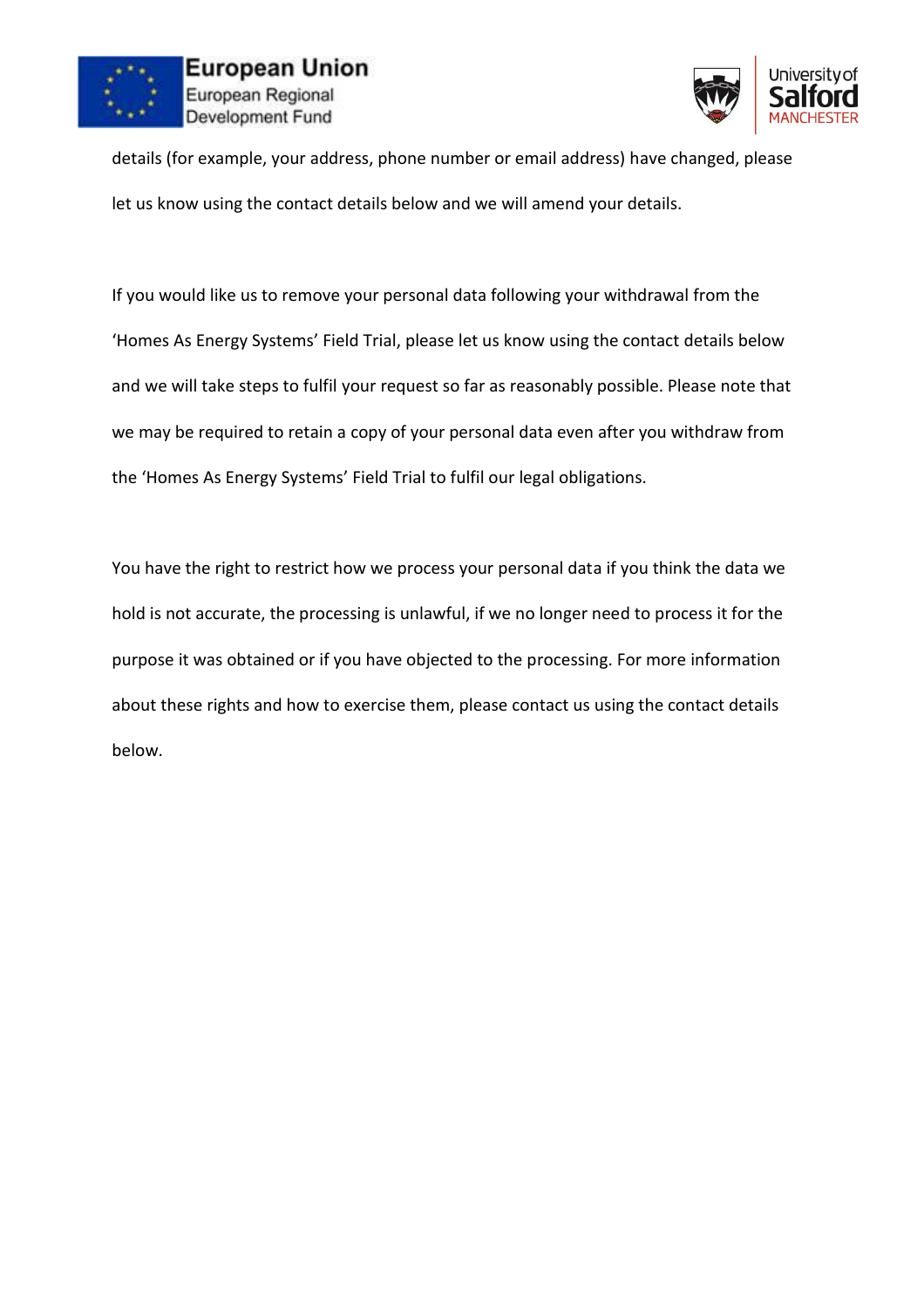



### 9. **Changes to Privacy Policy**

Any changes we may make to our Privacy Policy in the future will be notified to you by email or post if required.

#### 10. **Contact details**

Questions, comments and requests regarding this Privacy Policy are welcomed ad should be

addressed to

Ben Roberts

ABERG Field Trial Lead

Joule House, University of Salford

Salford, M5 4WT.

Telephone: 0161 295 5853

Email: b.i.roberts@salford.ac.uk

If you have any complaints in relation to how we collect or use your personal data or otherwise in relation to this Privacy Policy, please contact us in the first instance and we will aim to resolve your complaint as soon as possible. You may also make a complaint at any time to the Information Commissioner's Office (our relevant supervisory authority) using the contact details on its website at ico.org.uk.